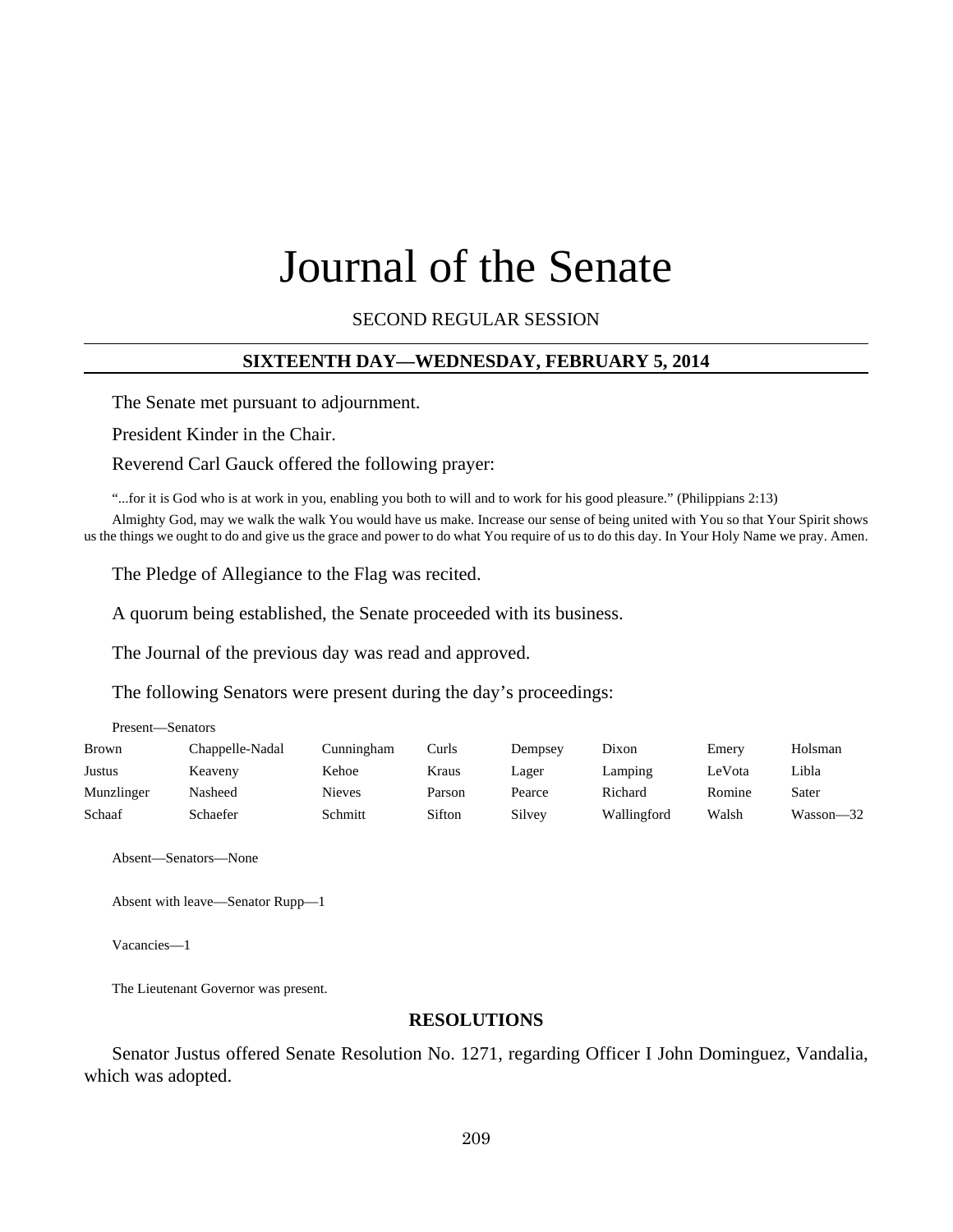Senator Lager offered Senate Resolution No. 1272, regarding the Fiftieth Wedding Anniversary of Mr. and Mrs. Roy Hazzard, Gallatin, which was adopted.

## **INTRODUCTION OF BILLS**

The following Bills were read the 1st time and ordered printed:

**SB 826–**By Brown.

An Act to amend chapter 217, RSMo, by adding thereto one new section relating to compensation for corrections officers.

**SB 827**–By Keaveny.

An Act to repeal section 160.261, RSMo, and to enact in lieu thereof two new sections relating to the use of corporal punishment in schools, with an existing penalty provision.

## **SB 828**–By Schaaf.

An Act to repeal section 630.175, RSMo, and to enact in lieu thereof one new section relating to mental health facility safety provisions.

## **SB 829**–By Kraus.

An Act to repeal section 136.300, RSMo, and to enact in lieu thereof one new section relating to tax liability disputes.

## **SB 830**–By Parson.

An Act to repeal section 537.067, RSMo, and to enact in lieu thereof one new section relating to joint and several liability.

## **SB 831**–By Wallingford.

An Act to amend chapter 195, RSMo, by adding thereto one new section relating to the disposition of criminal offenses involving drug overdoses.

## **SENATE BILLS FOR PERFECTION**

Senator Libla moved that **SB 530**, with **SCS**, be taken up for perfection, which motion prevailed.

**SCS** for **SB 530**, entitled:

# SENATE COMMITTEE SUBSTITUTE FOR SENATE BILL NO. 530

An Act to repeal sections 211.183 and 211.447, RSMo, and to enact in lieu thereof two new sections relating to termination of parental rights.

Was taken up.

Senator Libla moved that **SCS** for **SB 530** be adopted.

Senator Pearce assumed the Chair.

Senator Schmitt assumed the Chair.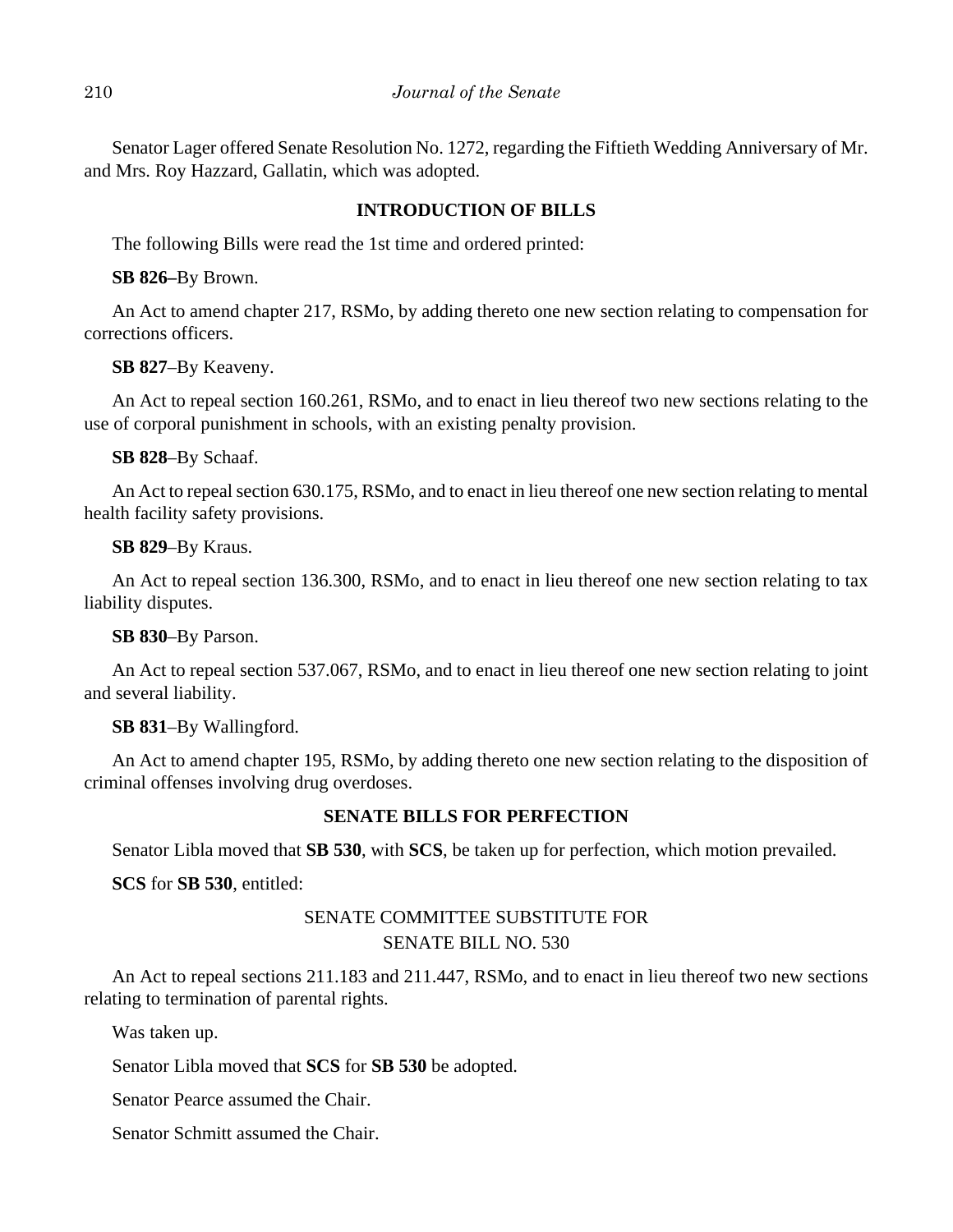At the request of Senator Libla, **SB 530**, with **SCS** (pending), was placed on the Informal Calendar.

Senator Sater moved that **SB 518**, with **SCS**, be taken up for perfection, which motion prevailed.

**SCS** for **SB 518**, entitled:

# SENATE COMMITTEE SUBSTITUTE FOR SENATE BILL NO. 518

An Act to repeal section 208.166, RSMo, and to enact in lieu thereof one new section relating to MO HealthNet managed care services.

Was taken up.

Senator Sater moved that **SCS** for **SB 518** be adopted.

Senator LeVota offered **SA 1**:

## SENATE AMENDMENT NO. 1

Amend Senate Committee Substitute for Senate Bill No. 518, Page 1, In the Title, Line 3, by striking the words "managed care"; and

Further amend said bill, page 3, section 208.166, line 86, by inserting after all of said line the following:

"**208.207. 1. Beginning January 1, 2015, individuals age nineteen to sixty-four, who are not otherwise eligible for MO HealthNet services under this chapter, who qualify for MO HealthNet services under section 42 U.S.C. 1396a(a)(10)(A)(i)(VIII) and as set forth in 42 CFR 435.119, and who have income at or below one hundred thirty-three percent of the federal poverty level plus five percent of the applicable family size as determined under 42 U.S.C. 1396a(e)(14) and as set forth in 42 CFR 435.603, shall be eligible for medical assistance under MO HealthNet and shall receive coverage for the health benefits service package.**

**2. For purposes of this section, "health benefits service package" shall mean subject to federal approval, benefits covered by the MO HealthNet program as determined by the department of social services to meet the benchmark or benchmark-equivalent coverage requirement under 42 U.S.C. 1396a(k)(1).**

**3. The reimbursement rate to MO HealthNet providers for MO HealthNet services provided to individuals qualifying under the provisions of this section shall be comparable to commercial reimbursement payment levels with trend adjustment for comparable services. The rates shall be determined annually by the department of social services and the department may develop such rates through a contracted actuary. The higher commercial comparable rates shall only apply for services provided to individuals qualifying under this section.**

**4. In the event that the federal Patient Protection and Affordable Care Act, Public Law 111-148, as amended by the federal Health Care and Education Reconciliation Act of 2010, Public Law 111- 152, and any amendments thereto, is repealed in whole or in part or if federal funds at the disposal of the state for payments of money benefits to or on behalf of any persons under this section shall at any time become insufficient or are not appropriated to pay the percentages specified in Section 2001 of PL 111-148, as that section existed on March 28, 2010, this section shall no longer be effective.**"; and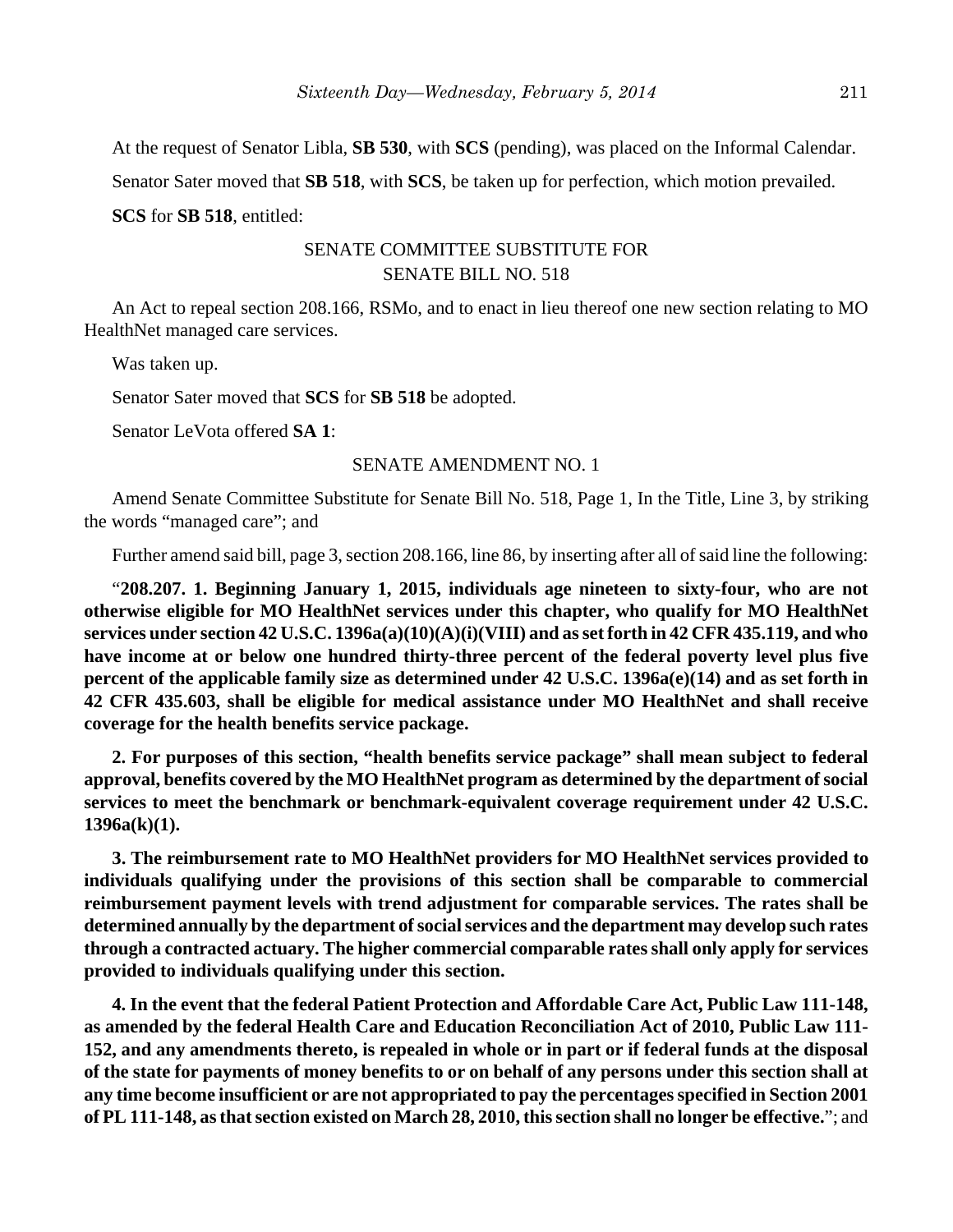Further amend the title and enacting clause accordingly.

Senator LeVota moved that the above amendment be adopted and requested a roll call vote be taken. He was joined in his request by Senators Lamping, Keaveny, Justus and Chappelle-Nadal.

At the request of Senator Sater, **SB 518**, with **SCS** and **SA 1** (pending), was placed on the Informal Calendar.

## **REPORTS OF STANDING COMMITTEES**

Senator Richard, Chairman of the Committee on Rules, Joint Rules, Resolutions and Ethics, submitted the following reports:

Mr. President: Your Committee on Rules, Joint Rules, Resolutions and Ethics, to which were referred **SS** for **SCS** for **SB 653**; **SS** for **SCS** for **SB 650**; and **SJR 30**, begs leave to report that it has examined the same and finds that the bills and joint resolution have been truly perfected and that the printed copies furnished the Senators are correct.

## **REFERRALS**

President Pro Tem Dempsey referred **SJR 30** to the Committee on Governmental Accountability and Fiscal Oversight.

President Pro Tem Dempsey referred **SCR 31** to the Committee on Rules, Joint Rules, Resolutions and Ethics.

On motion of Senator Richard, the Senate recessed until 4:30 p.m.

## **RECESS**

The time of recess having expired, the Senate was called to order by Senator Pearce.

## **RESOLUTIONS**

Senator Schaaf offered Senate Resolution No. 1273, regarding the Fiftieth Wedding Anniversary of Mr. and Mrs. Jay Garrett, Easton, which was adopted.

Senator Cunningham offered Senate Resolution No. 1274, regarding David A. Goodman, Bucyrus, which was adopted.

Senator Cunningham offered Senate Resolution No. 1275, regarding Logan-Rogersville Primary School, which was adopted.

## **SENATE BILLS FOR PERFECTION**

Senator Sater moved that **SB 518**, with **SCS** and **SA 1** (pending), be called from the Informal Calendar and again taken up for perfection, which motion prevailed.

**SA 1** was again taken up.

Senator Schmitt assumed the Chair.

Senator Schaaf offered **SA 1** to **SA 1**: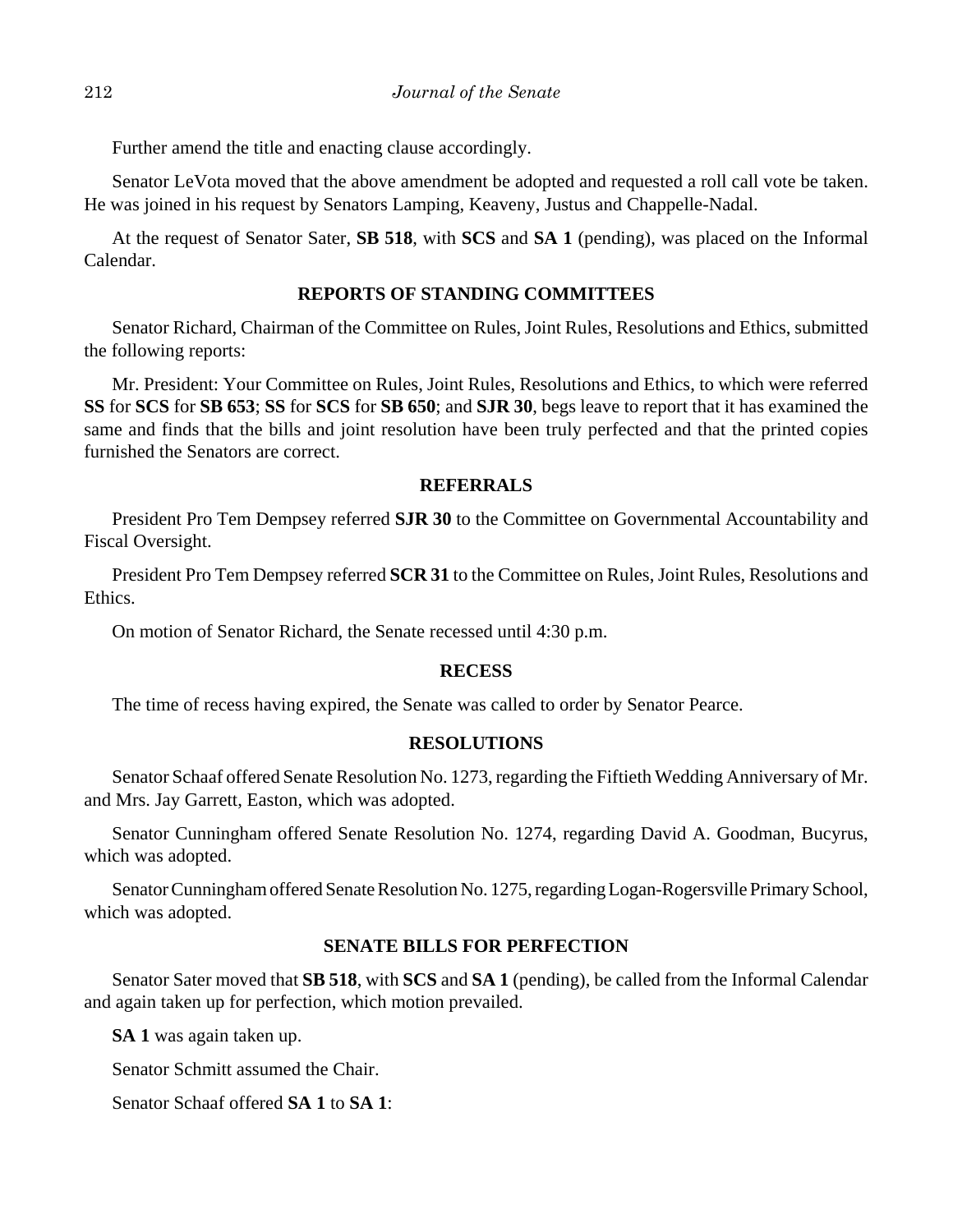# SENATE AMENDMENT NO. 1 TO SENATE AMENDMENT NO. 1

Amend Senate Amendment No. 1 to Senate Committee Substitute for Senate Bill No. 518, Page 2, Section 208.207, Lines 1-2 of said amendment, by striking the following: "provided to individuals qualifying under the provisions of this section"; and further amend lines 6 to 8 of said amendment by striking said lines and inserting in lieu thereof the following: "**rates through a contracted actuary.**".

Senator Schaaf moved that the above amendment be adopted, which motion failed on a standing division vote.

**SA 1** was again taken up.

Senator Schaaf offered **SA 2** to **SA 1**:

# SENATE AMENDMENT NO. 2 TO SENATE AMENDMENT NO. 1

Amend Senate Amendment No. 1 to Senate Committee Substitute for Senate Bill No. 518, Page 2, Section 208.207, Lines 1-8 of said amendment, by striking all of said lines and inserting in lieu thereof the following: "**HealthNet services shall remain at the existing MO HealthNet reimbursement rates as of January 1, 2014.**".

Senator Schaaf moved that the above amendment be adopted, which motion failed on a standing division vote.

**SA 1** was again taken up.

Senator LeVota moved that the above amendment be adopted, which motion failed by the following vote:

| YEAS—Senators                    |            |            |               |         |             |               |        |
|----------------------------------|------------|------------|---------------|---------|-------------|---------------|--------|
| Chappelle-Nadal                  | Curls      | Holsman    | Justus        | Keaveny | LeVota      | Nasheed       | Sifton |
| Walsh-9                          |            |            |               |         |             |               |        |
| NAYS-Senators                    |            |            |               |         |             |               |        |
| <b>Brown</b>                     | Cunningham | Dempsey    | Dixon         | Emery   | Kehoe       | Kraus         | Lager  |
| Lamping                          | Libla      | Munzlinger | <b>Nieves</b> | Parson  | Pearce      | Richard       | Romine |
| Sater                            | Schaaf     | Schaefer   | Schmitt       | Silvey  | Wallingford | $Wasson - 23$ |        |
| Absent—Senators—None             |            |            |               |         |             |               |        |
| Absent with leave—Senator Rupp—1 |            |            |               |         |             |               |        |
| Vacancies-1                      |            |            |               |         |             |               |        |

Senator Schaaf offered **SA 2**: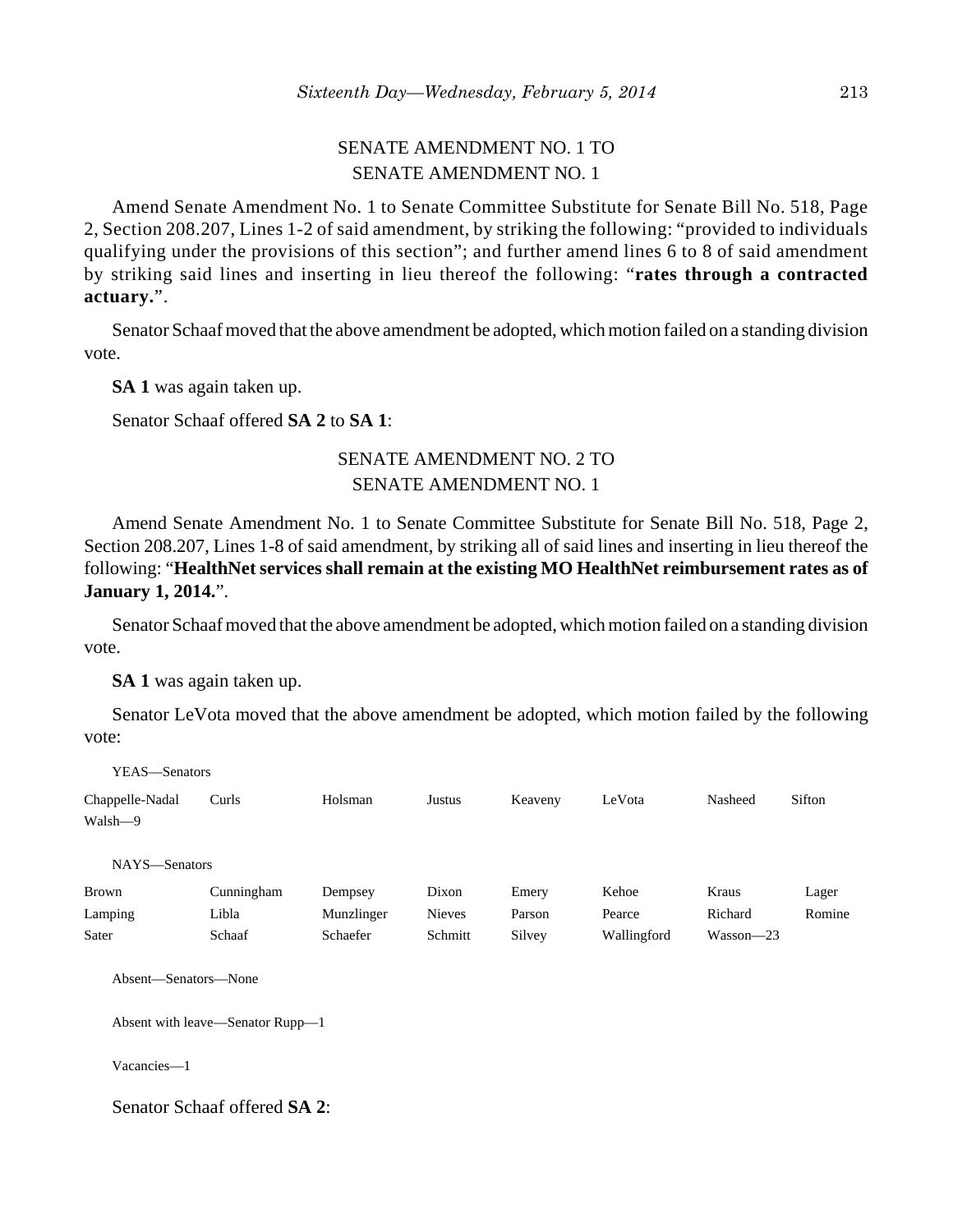## SENATE AMENDMENT NO. 2

Amend Senate Committee Substitute for Senate Bill No. 518, Page 3, Section 208.166, Line 86, by inserting after all of said line the following:

"**6. To aid the discovery of how and if MO HealthNet recipients covered under managed care organization health plans are improving in health outcomes and to provide data to the state to target health disparities, the state of Missouri shall establish and maintain an accountability system utilizing health information technology. Such system shall:**

**(1) Have the ability to interoperate to collect and aggregate data from disparate systems. Such disparate systems shall include, but not be limited to electronic medical records, claims and eligibility databases, state-managed registries such as public health and immunizations registries, and health information organizations;**

**(2) Provide a quarterly analysis of each of the state managed care organizations to ensure such organizations are meeting required metrics, goals, and quality measurements as defined in the managed care contract such as costs of managed care services as compared to fee-for-service providers, and to provide the state with needed data for future contract negotiations and incentive management;**

**(3) Meet all state health privacy laws and federal Health Insurance Portability and Accountability Act (HIPAA) requirements; and**

**(4) Meet federal data security requirements.**".

Senator Schaaf moved that the above amendment be adopted.

Senator Sater offered **SA 1** to **SA 2**:

# SENATE AMENDMENT NO. 1 TO SENATE AMENDMENT NO. 2

Amend Senate Amendment No. 2 to Senate Committee Substitute for Senate Bill No. 518, Page 1, Section 208.166, Line 6, by inserting after the word "shall" the following: "**:**";

and further amend lines 7 to 14 by striking all of said lines; and further renumber the remaining subdivisions accordingly; and further amend line 15 by striking the word "quarterly" and inserting in lieu thereof the following: "**biannual**".

Senator Sater moved that the above amendment be adopted.

At the request of Senator Sater, **SB 518**, with **SCS**, **SA 2** and **SA 1** to **SA 2** (pending), was placed on the Informal Calendar.

## **INTRODUCTIONS OF GUESTS**

Senator Richard introduced to the Senate, David Wunderlin, Joplin.

Senator Silvey introduced to the Senate, JoAnn Shaw, Robert Norton and Brian Salak, St. Louis.

Senator Chappelle-Nadal introduced to the Senate, Normandy School Board members.

On motion of Senator Richard, the Senate adjourned under the rules.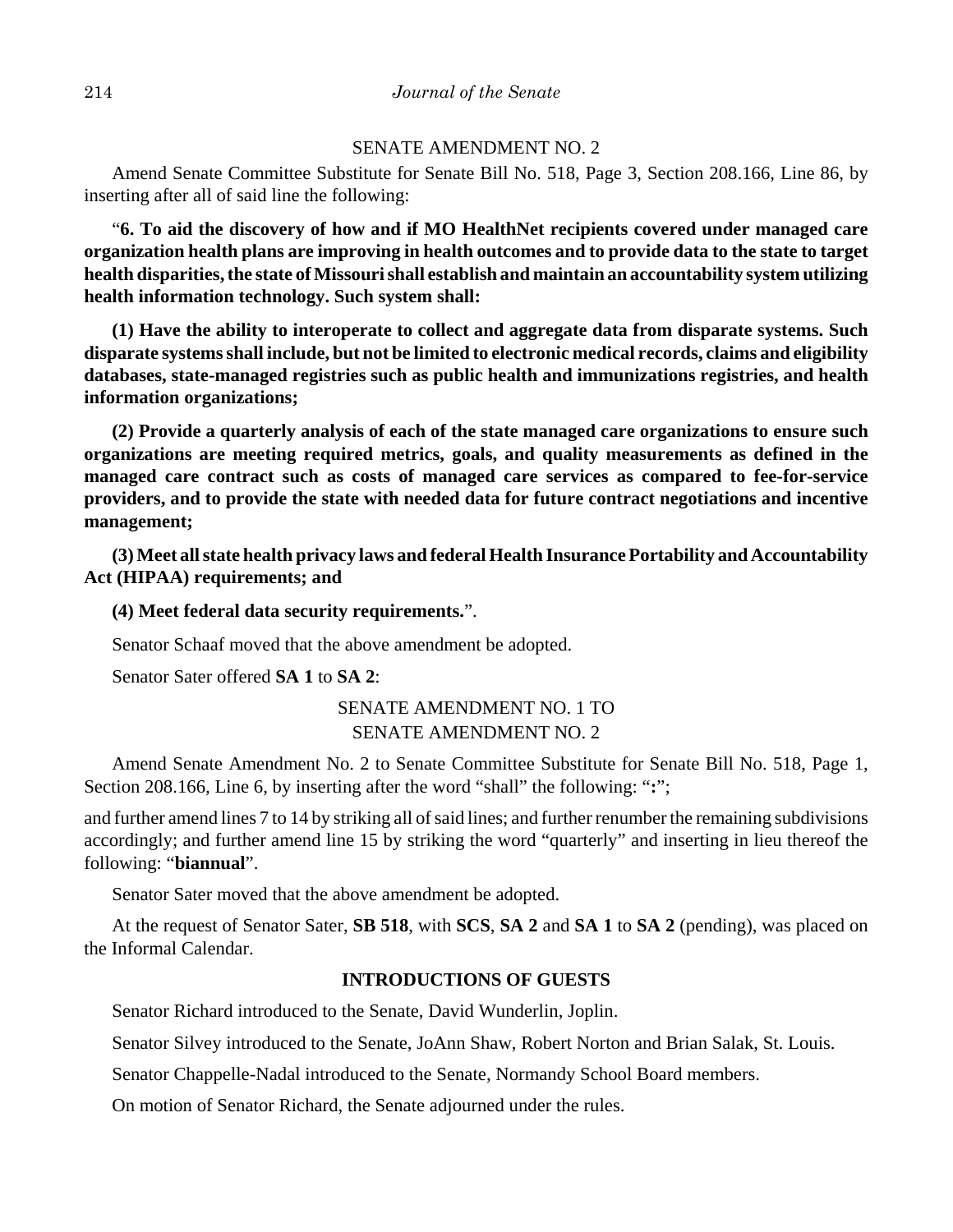# SENATE CALENDAR \_\_\_\_\_\_

# SEVENTEENTH DAY–THURSDAY, FEBRUARY 6, 2014 \_\_\_\_\_\_

## FORMAL CALENDAR

#### SECOND READING OF SENATE BILLS

SB 725-Nieves SB 726-Chappelle-Nadal SB 727-Chappelle-Nadal SB 728-Sifton SB 729-Romine SB 730-Nasheed SB 731-Nasheed SB 732-Keaveny SB 733-Schaefer SB 734-Cunningham SB 735-Brown SB 736-Sater SB 737-Walsh SB 738-Walsh SB 739-Romine SB 740-Lamping, et al SB 741-Rupp SB 742-Schmitt SB 743-Schmitt SB 744-Nieves SB 745-Munzlinger SB 746-Munzlinger SB 748-Walsh SB 749-Walsh SB 750-Walsh SB 751-LeVota SB 752-LeVota SB 753-Keaveny SB 754-Sater and Justus SB 755-Wallingford

SB 756-Schaefer SB 757-Justus, et al SB 758-Justus SB 759-Sifton SB 760-Chappelle-Nadal SB 761-Wallingford SB 762-Schaefer SB 763-Schaefer SB 764-Lager SB 765-Chappelle-Nadal SB 766-Keaveny SB 767-Schmitt, et al SB 768-Pearce SB 769-Pearce SB 770-Wallingford SB 771-Sater SB 772-Lamping SB 773-Rupp SB 774-Dempsey SB 775-Walsh SB 776-Nieves SB 777-Nieves SB 778-Nieves SB 779-Munzlinger SB 780-LeVota SB 781-LeVota SB 782-Romine SB 783-Romine SB 784-Romine SB 785-Kehoe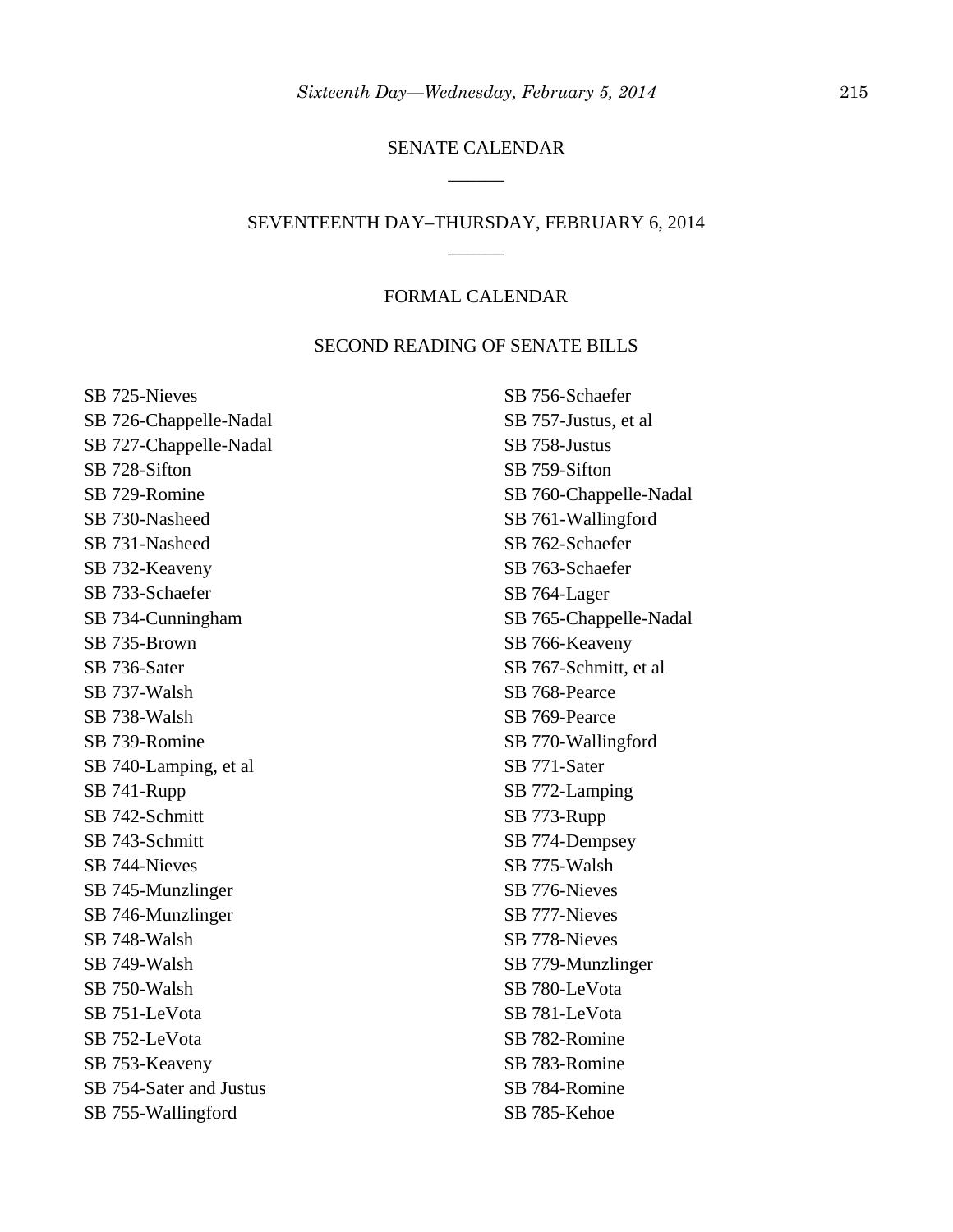| SB 786-Schmitt           | SB 812-Parson          |
|--------------------------|------------------------|
| SB 787-Justus            | SB 813-LeVota          |
| SB 788-Brown             | SB 814-Brown           |
| SB 789-Dixon             | SB 815-Pearce          |
| SB 790-Dixon             | SB 816-Sater           |
| SB 791-Parson and Schaaf | SB 817-Sifton          |
| SB 792-Parson            | SB 818-Kehoe           |
| SB 793-Dixon             | SB 819-Wallingford     |
| SB 794-Chappelle-Nadal   | SB 820-Schaefer        |
| SB 795-Lager             | SB 821-Schaefer        |
| SB 796-Parson            | SB 822-Parson          |
| SB 797-Nieves            | SB 823-Dixon           |
| SB 798-Emery             | SB 824-Dixon           |
| SB 799-Emery             | SB 825-Chappelle-Nadal |
| SB 800-Romine            | SB 826-Brown           |
| SB 801-Holsman           | SB 827-Keaveny         |
| SB 802-Dixon             | SB 828-Schaaf          |
| SB 803-Justus            | SB 829-Kraus           |
| SB 804-Schaaf            | SB 830-Parson          |
| SB 805-Justus            | SB 831-Wallingford     |
| SB 806-LeVota            | SJR 44-Schaefer        |
| SB 807-LeVota and Curls  | SJR 45-Silvey          |
| SB 808-Wasson            | SJR 46-Emery           |
| SB 809-Wasson            | SJR 47-Lager           |
| SB 810-Holsman           | SJR 48-Kehoe           |

# THIRD READING OF SENATE BILLS

SS for SB 507-Dixon SCS for SB 651-Lager SB 649-Lager SB 652-Lager

SB 811-Schaaf

SS for SCS for SB 653-Lager SS for SCS for SB 650-Lager SJR 30-Dixon (In Fiscal Oversight)

## INFORMAL CALENDAR

## SENATE BILLS FOR PERFECTION

SB 492-Pearce, with SCS (pending) SBs 509 & 496-Kraus, with SCS